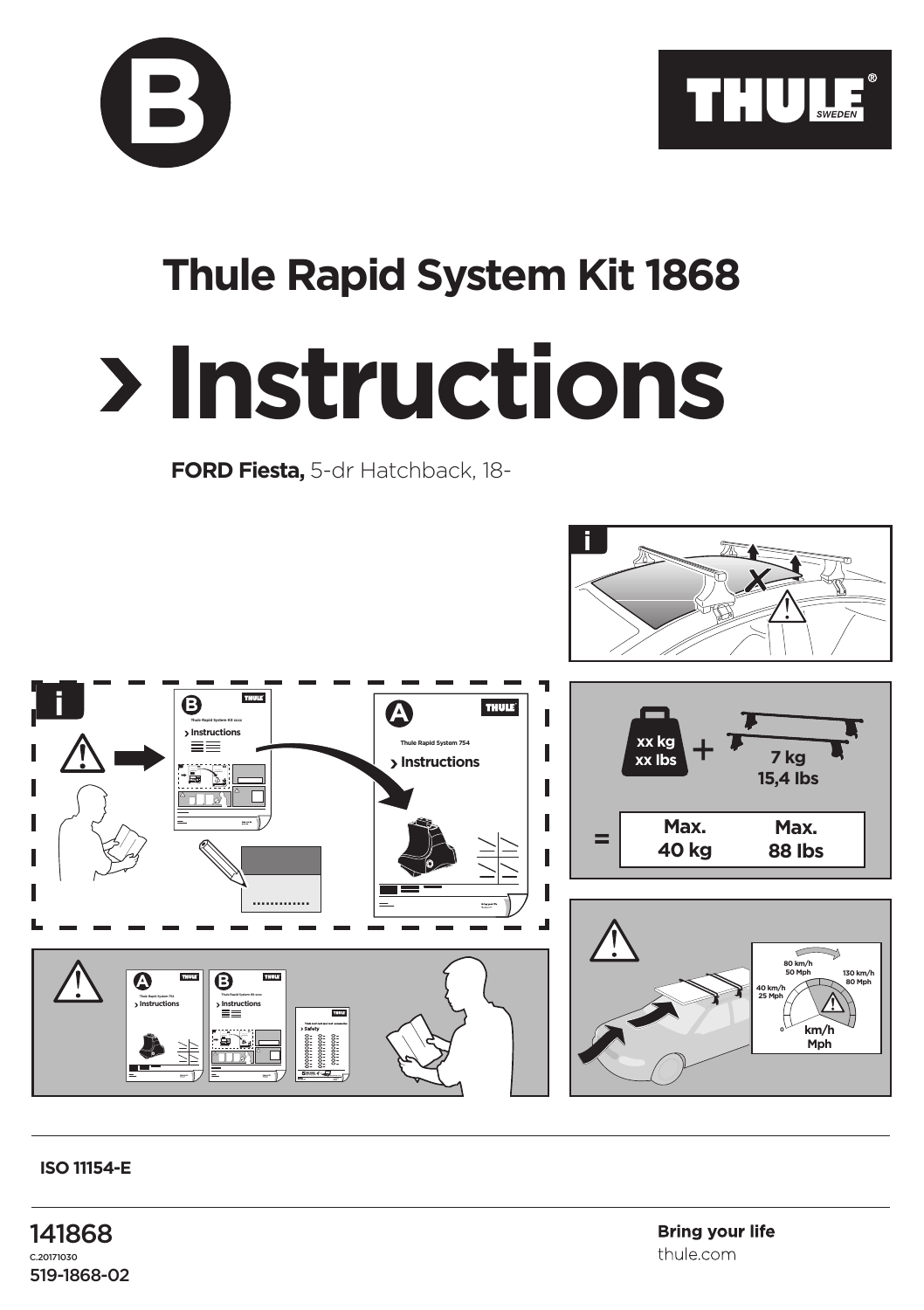

|                                                                  | X (scale) | X (mm) | X (inch)        |
|------------------------------------------------------------------|-----------|--------|-----------------|
| FORD Fiesta, 5-dr Hatchback, 18-                                 | 34,4      | 996    | $39\frac{1}{4}$ |
| 2<br><b>THULE</b><br>$\overline{\mathbf{Q}}$<br>$>$ Instructions |           |        |                 |
|                                                                  | Y (scale) | Y (mm) | Y (inch)        |
| FORD Fiesta, 5-dr Hatchback, 18-                                 | 30        | 951    | $37\frac{1}{2}$ |
|                                                                  |           |        |                 |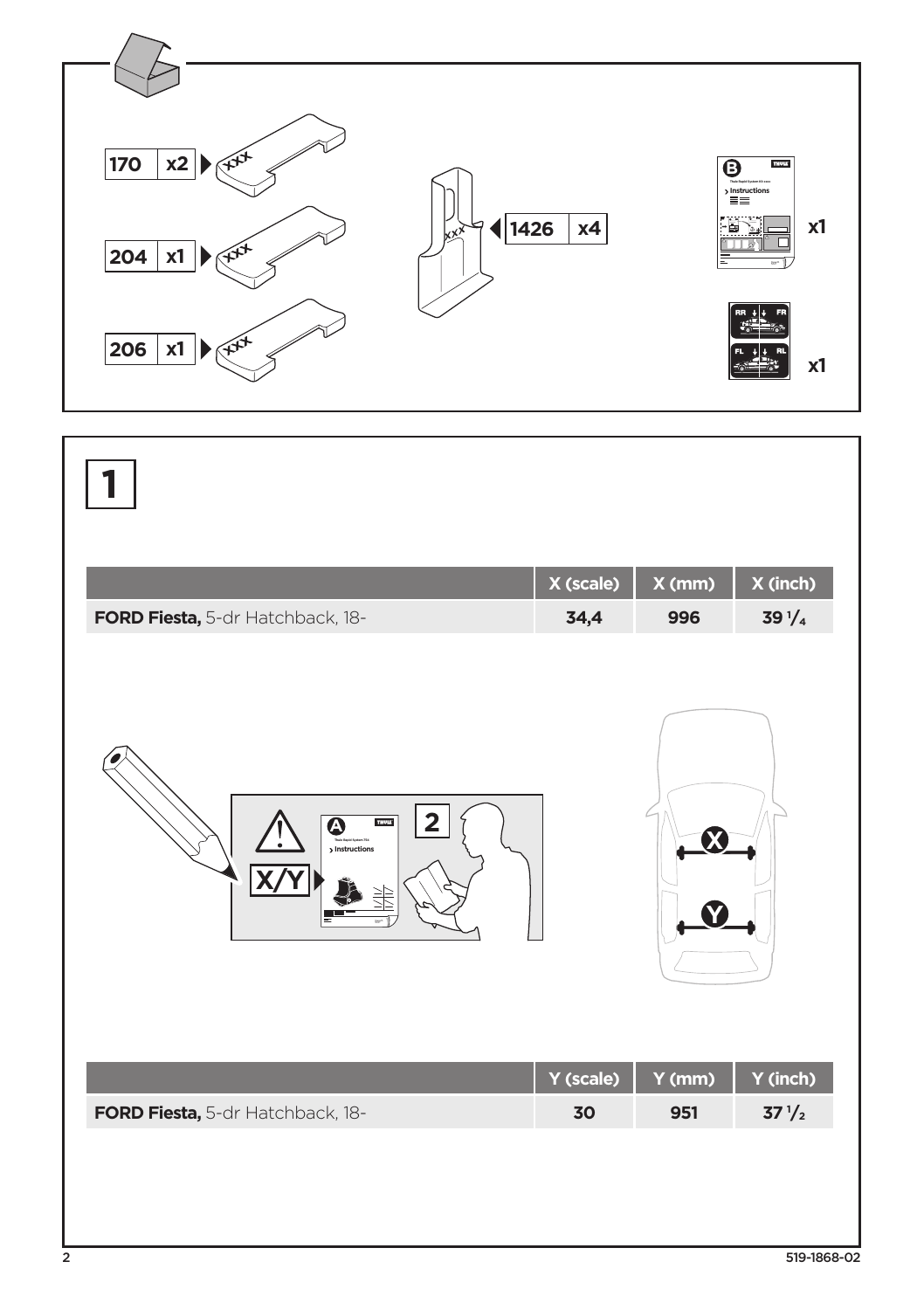